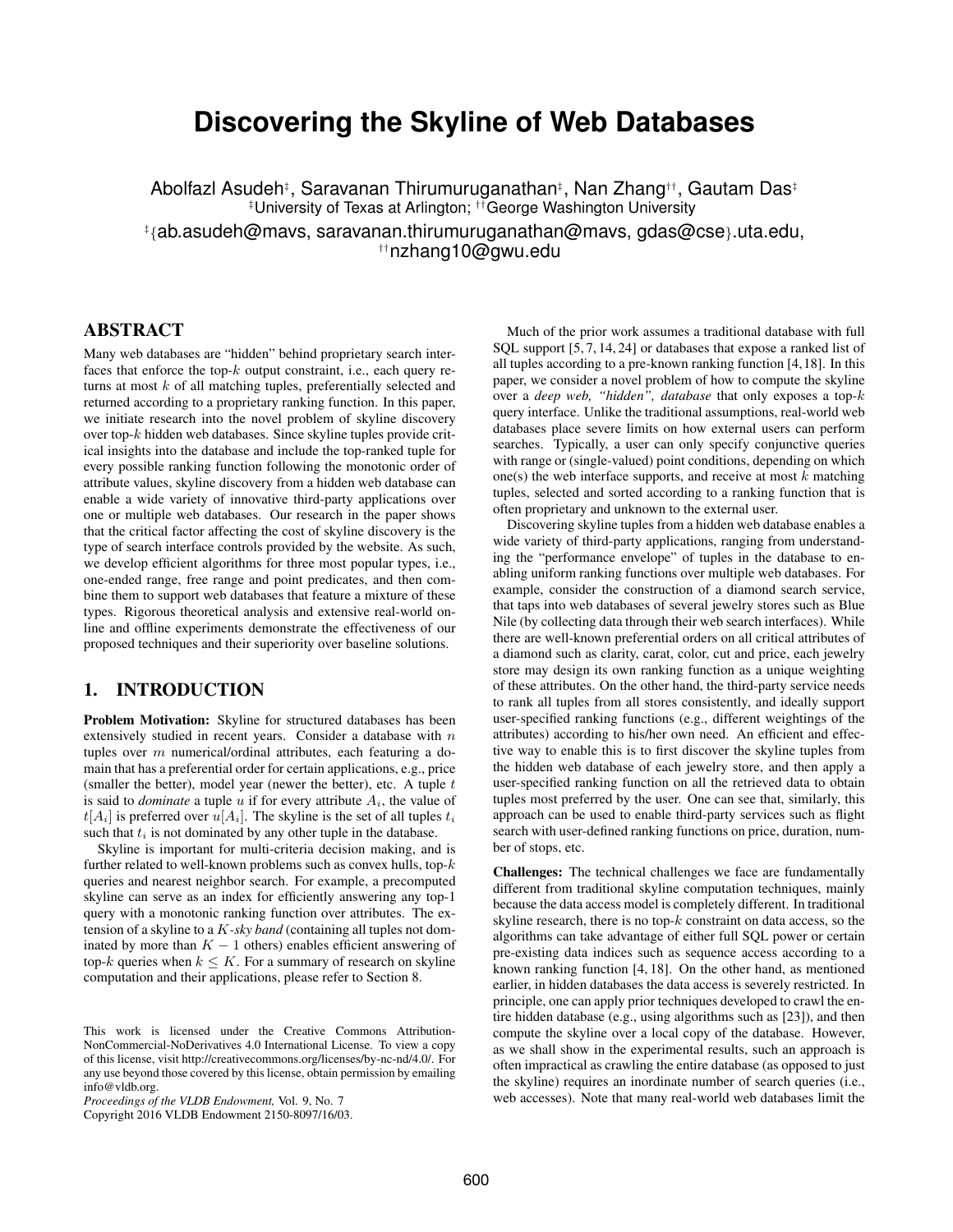number of web accesses one can issue through per-IP-address or per-API-key limits.

Technical Highlights: We distinguish between several important categories of web search interfaces: whether range predicates are supported for the attributes (either one-ended, e.g. Price  $<$  300, or two-ended, e.g.,  $200 <$  Price  $\leq 300$ ), or only single-value/point predicates (e.g., Number of Stops = 0) or a mix of them are allowed.

For the case of one-ended range queries, we develop SQ-DB-SKY, an iterative divide-and-conquer skyline discovery algorithm that starts by issuing broad queries (i.e., queries with few predicates), determines which queries to issue next based on the tuples received so far, and then gradually narrows them to more specific ones. For the case of two-ended range queries, we develop algorithm RQ-DB-SKY, which is similar to the previous algorithm, except that instead of being forced to issue overlapping queries, the algorithm is able to take advantage of the more powerful search interface and issue mutually exclusive queries to cover the search space and be able to terminate earlier.

For the case of point queries, the significantly weaker search interface introduces novel challenges in designing an efficient skyline discovery algorithm. For the special case of 2-dimensional data, we design algorithm PQ-2D-SKY that is *instance-optimal*, although the worst-case complexity is a complex function that depends not only on parameters such as  $n$  and  $S$ , but also on the domain sizes of the attributes. Unfortunately, the generalization to higher dimensions proves much more complicated, as shown by a negative result that no instance-optimal algorithm can exist for higher dimensions.

As such, our eventual algorithm for higher dimensions, PQ-DB-SKY, uses as a subroutine a revised version of the 2D algorithm that is able to discover all skyline from a "pruned"' 2D subspace in an instance-optimal manner (though the overall algorithm for higher dimensions is not instance-optimal). Given the exponential nature of dividing a higher-dimensional space into 2D subspaces, the worst-case query cost of the algorithm can be quite large. However, as we shall show through real-world online experiments, the nature of these PQ attributes used in real-world hidden databases (e.g., they usually have small domains with all domain values occupied by real tuples) makes the actual performance of PQ-DB-SKY often fairly efficient in practice. Finally, we develop algorithm MQ-DB-SKY to handle hidden databases that feature a mixture of range and point attributes. All our algorithms have been extensively evaluated against multiple real-world datasets such as Yahoo! Autos, Google Flights, and Blue Nile.

#### 2. PRELIMINARIES

#### 2.1 Model of Hidden Database

**Database:** Consider a hidden web database  $D$  with  $n$  tuples over m attributes  $A_1, \ldots, A_m$ . Let the domain of  $A_i$  be  $Dom(A_i)$  and the value of  $A_i$  for tuple t be  $t[A_i] \in Dom(A_i) \cup \{NULL\}.$ 

**Skyline:** The  $m$  attributes of a web database can be divided into two categories: *ranking attributes* with an inherent preferential order (either numeric or ordinal); and *filtering attributes* whose values are not ordered. The skyline definition only concerns the ranking attributes. For a ranking attribute  $A_i$ , we denote the total order by  $\langle$ , i.e.,  $v_i$  ranks *higher* than  $v_i$  if  $v_i \langle v_i$ . With this notation, a tuple  $t \in D$  is a skyline tuple if and only if there does not exist any other tuple  $t' \in D$  with  $t' \neq t$  such that  $t'$  dominates  $t$ , i.e.  $t'[A_i] \leq t[A_i]$  for each and every ranking attribute  $A_i$ . No other tuple  $t'$  in the database outranks  $t$  on every ranking attribute.

Note that the skyline definition can be easily extended to *sky band* - i.e., a tuple is in the K-skyband if and only if it is not dominated by more than  $K - 1$  tuples. One can see that the skyline is indeed a special case of (top-1) sky band. In most parts of the paper, we focus on the problem of skyline discovery. Please refer to [2] for the extension to discovering the K-skyband  $(K > 1)$ .

Query Interface: The web interface of a hidden database takes as input a user-specified query (supported by the interface) and produces as output at most  $k$  tuples matching the query. At the input side, the interface generally supports conjunctive queries on one or more attributes. The *predicate* supported for each attribute, however, is a subtle issue that depends on the type of the attribute and the interface design. While filtering attributes with categorical values generally support equality (=) only, a ranking attribute may support any subset of  $\lt, =, >, \le$ , and  $\ge$  predicates. Since the supported predicate types turn out to be critical for our algorithm design, we leave it for detailed discussions in the next subsection.

Output-wise, the query answer is subject to the top- $k$  constraint, i.e., when more than  $k$  tuples match the input query, instead of returning all matching tuples, the hidden database preferentially selects k of them according to a *ranking function* and returns only these top- $k$  tuples through the interface. In this case, we say that query q *overflows* and triggers the top-k limitation. In this paper, we support a very broad set of ranking functions with only one requirement:  $domination-consistent$ , i.e., if a tuple  $t$  dominates  $t'$  and both match a query q, then t should be ranked higher than  $t'$  in the answer. All results in the paper hold on any arbitrary ranking function so long as it satisfies this requirement.

Filtering Attributes: While a web database may contain orderless filtering attributes, they have no bearing on the definition of skyline tuples. We further note that filtering attributes have no implication on skyline discovery *unless* there are skyline tuples with the exact same value combination on all ranking attributes. Even in this case, what one needs to do is to simply issue, for each discovered skyline tuple, a conjunctive query with equality conditions on all ranking attributes. If the query overflows, one can then crawl all tuples matching the query using the techniques in [23] . Since such a case is unlikely to happen, we make the general positioning assumption, i.e., all skyline tuples have unique value combinations on ranking attributes, as assumed in most prior work [5, 7, 14, 24]. Our experiments in § 7, however, do involve filtering attributes and confirm that they have no implication on skyline discovery.

#### 2.2 Taxonomy of Attribute Search Interface

We now discuss in detail what types of predicates may be supported for an attribute - an issue that, somewhat surprisingly, turns out crucial for the efficiency of skyline discovery. Specifically, we partition the support into three categories depending on two factors: (1) whether range predicates are supported for the attribute, or only equality (i.e., point) predicates are allowed, and (2) when range predicates are supported, whether the range is one-ended (i.e., "better than" a user-specified value), or two-ended.

• SQ, i.e., *Single-ended range Query predicate*, means that predicate on  $A_i$  can be  $A_i < v$ ,  $A_i \le v$  or  $A_i = v$ , where  $v \in$  $Dom(A_i)$ . Note that we do not further distinguish whether  $\lt$ or  $\leq$  (or both) is supported, because they are easily reducible to each other - e.g., one can combine the answers to  $A_i < v$  and  $A_i = v$  to produce that for  $A_i \leq v$ . On the other hand, if  $A_i \leq v$ is supported but not  $A_i < v$ , one can take the next smaller value (than v) in  $Dom(A_i)$ , say v', and then query  $A_i \le v'$  instead <sup>1</sup>

<sup>&</sup>lt;sup>1</sup>Of course, in the case where  $Dom(A_i)$  is an infinite set, e.g., when  $A_i$  is continuous, a tacit assumption here is that we know a small value  $\epsilon$  such that no tuple can have  $A_i \in (v - \epsilon, v)$ . Given that the values represented in a database are anyway discrete in nature, this assumption can be easily satisfied by assuming a fixed precision level for the skyline definition.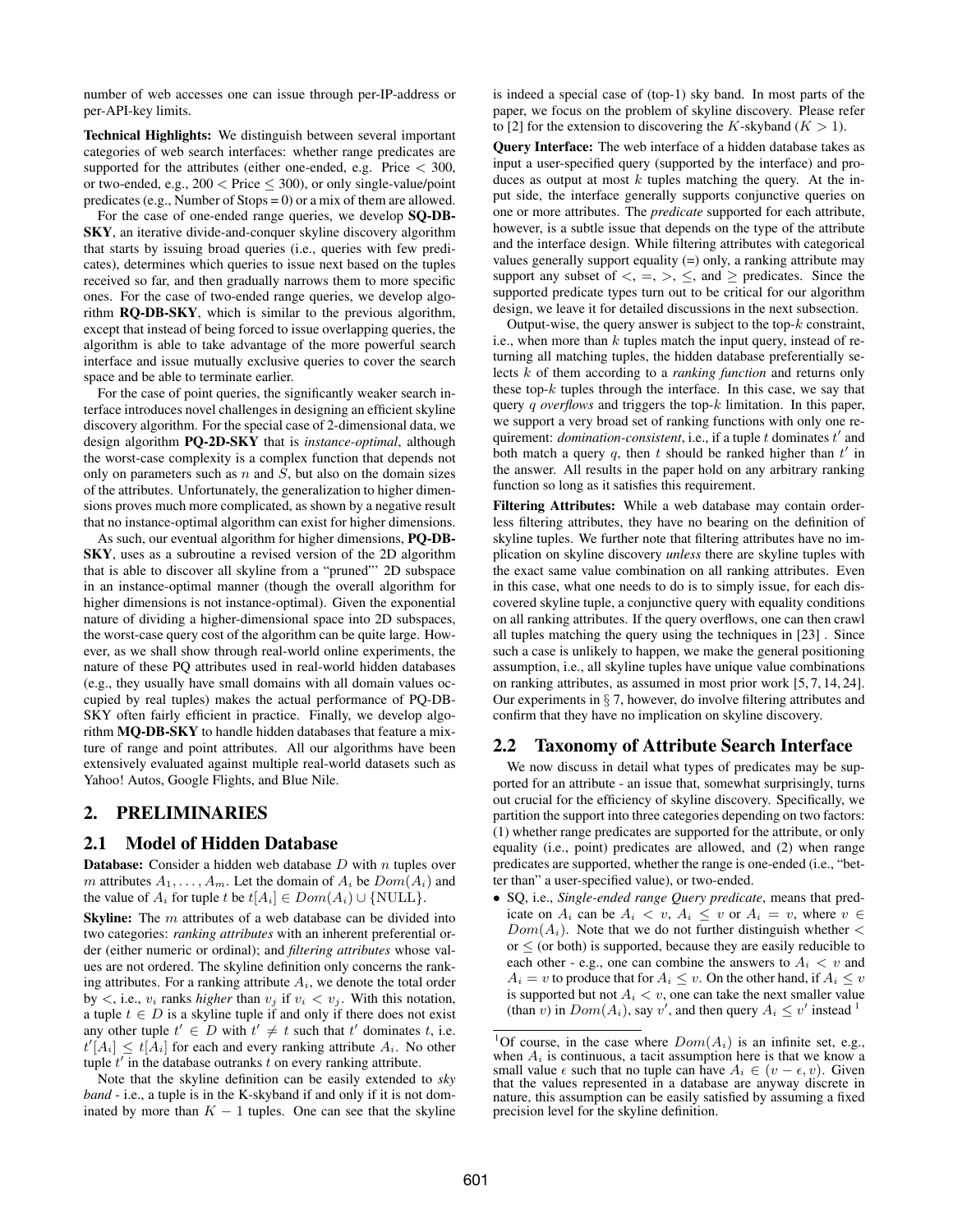- RQ, i.e., *Range Query predicate*, means that predicate on  $A_i$  can be  $A_i <$  (or  $\leq$ ) v,  $A_i = v$  or  $A_i >$  (or  $\geq$ ) v.
- PQ, i.e., *Point Query predicate*, means that predicate on  $A_i$  can only be of the form  $A_i = v$ .

SQ vs RQ: One might wonder why both single-ended SQ and twoended RQ exist in a web interface. To understand why, consider two examples: the *memory size* and *price* of a laptop, respectively. Both have an inherent order: the larger the memory size or the lower the price, the better. Nonetheless, their presentations in the search interface are often different:

Memory size is often presented as SQ, because there is little motivation for a user to specify an upper bound on the memory size. Price, on the other hand, is quite different. Specifically, it is usually set as an RQ attribute with two-ended range support because, even though almost all users prefer a lower price (for the same product), many users indeed specify both ends of a price range to *filter* the search results to the items they desire. The underlying reason here is that price is often correlated (or perceived to be correlated) with the quality or performance of a laptop. For the lack of understanding of the more "technical" attributes, or for the simplicity of considering only one factor, many users set a lower bound on price to filter out low-performance laptops that do not meet their needs.

SQ/RQ vs PQ: Note that range-predicate support (SQ or RQ) is strictly "stronger" than PQ: While it is easy to specify a range predicate that is equivalent to a point one, to "simulate" a range query, one might have to issue numerous point queries, especially when the domain sizes and the number of attributes are large.

Fortunately though, real-world hidden databases often only represent an ordinal ranking attribute as PQ when it has (or is discretized to) a very small domain size. For example, flight search websites set the number of stops as PQ because it usually takes only 3 values: 0, 1, or 2+. On the other hand, price is rarely PQ given the wide range of values it can take.

### 2.3 Problem Definition

Performance Measure: In most parts of the paper, we consider the objective of discovering *all* skyline tuples from the hidden web database. Interestingly, our solutions also feature the *anytime* property [1] which enables them to quickly discover a large portion of the skyline (see technical report [2] for details of this feature).

When our goal is complete skyline discovery, what we need to optimize is a single target: efficiency. We note the most important efficiency measure here is *not* the computational time, but *the number of queries we must issue* to the underlying web database. The rationale here is the query rate limitation enforced by almost all web databases - in terms of the number of queries allowed from an IP address or a user account per day. For example, Google Flight Search API allows only 50 free queries per user per day.

SKYLINE DISCOVERY PROBLEM: Given a hidden database D with query interface supporting a mixture of SQ, RQ or PQ for ranking attributes, without knowledge of the ranking function (except that it is domination-consistent as defined above), retrieve all skyline tuples while minimizing the number of queries issued through the interface.

# 3. SKYLINE DISCOVERY FOR SQ-DB

THEOREM 1. *Considering the SQ interface, there exists a database* D such that discovering its skyline requires at least  $O(|S|^{m})$ *queries.*

Due to lack of space, the proof for the lower bound of the problem complexity can be found in our technical report [2].

# 3.1 Key Idea: Algorithm SQ-DB-SKY

We start by considering web databases with only SQ. Our SQ-DB-SKY algorithm is an iterative divide-and-conquer one that starts by issuing broad queries, determines which queries to issue next based on the tuples received so far, and then gradually narrowing them to more specific ones. For the ease of understanding, consider the example of a 3-dimensional database. Suppose the tuple returned by  $q_1$ : SELECT \* FROM D is  $t_1$ . Algorithm SQ-DB-SKY first issues the following three queries:

 $q_2$ : SELECT \* FROM D WHERE  $A_1 < t_1[A_1]$  $q_3$ : SELECT \* FROM D WHERE  $A_2 < t_1[A_2]$ 

 $q_4$ : SELECT \* FROM D WHERE  $A_3 < t_1[A_3]$ 

A key observation here is that the *comprehensiveness* of skyline discovery is maintained when we divide the problem to the subspaces defined by  $q_2$ ,  $q_3$ ,  $q_4$ . Specifically, every skyline tuple (besides  $t_1$ ) must satisfy at least one of  $q_2, q_3, q_4$  because otherwise it would be dominated by  $t_1$ . Now suppose  $q_2$  returns  $t_2$  as top-1 (which must be on the skyline because no tuple with  $A_i \geq v$  can dominate one with  $A_i < v$ ). We continue with further "dividing" (the subspace defined by)  $q_2$  into three queries according to  $t_2$ :

 $q_5$ : WHERE  $A_1 < t_2[A_1]$  $q_6$ : WHERE  $A_1 < t_1[A_1]$  AND  $A_2 < t_2[A_2]$  $q_7$ : WHERE  $A_1 < t_1[A_1]$  AND  $A_3 < t_2[A_3]$ 

Again, any skyline tuple that satisfies  $q_2$  (i.e., with  $A_1 < t_1[A_1]$ ) must match at least one of the three queries. One can see that this process can be repeated recursively from here: Every time a query  $q_j$  returns a tuple t, we generate m queries by appending  $A_1$  <  $t[A_1], \ldots, A_m < t[A_m]$  to  $q_j$ , respectively. A critical observation here is that any skyline tuple matching  $q_i$  must match at least one of the  $m$  generated queries, because it has to surpass  $t$  on at least one attribute in order to be on the skyline. As such, so long as we follow the process to traverse a "query tree" as shown in Figure 1, we are guaranteed to discover all skyline tuples.

THEOREM 2. *Algorithm SQ-DB-SKY is guaranteed to discover all skyline tuples.*

PROOF. Consider any skyline tuple  $t$ . To prove that  $t$  will always be discovered by SQ-DB-SKY, we construct the proof by contradiction. Suppose that  $t$  is not discovered, i.e., it is not returned by any node in the tree. We start by considering the  $m$  branches of the root node. Since  $t$  is a skyline tuple, it must satisfy at least one of these branches, as otherwise it would be dominated by the tuple returned by the root node (contradicting the assumption that  $t$  is a skyline tuple). When there are multiple branches matching  $t$ , choose one branch arbitrarily. Consider the node corresponding to the branch, say  $q_i$ :  $A_i < t_1[A_i]$ . Since  $q_i$  matches t yet does not return it (because otherwise  $t$  would have been discovered), it must overflow and therefore have m branches of its own.

Once again,  $t$  has to satisfy at least one of these  $m$  branches (of  $q_i$ ), as otherwise t would have been dominated by the tuple returned by  $q_i$  (contradicting the skyline assumption). Repeat this process recursively; and one can see that there must exist a path from the root to a leaf node in the tree, such that  $t$  satisfies each and every node on the path. Since every leaf node of the tree is a valid or underflowing query, this means that the leaf node must return  $t$ , contradicting the assumption that  $t$  is not discovered. This proves the completeness of skyline discovery by SQ-DB-SKY.  $\Box$ 

In order to better understand the correctness of the algorithm, consider the dummy example provided in Figure 2, and its corresponding SQ-DB-SKY tree in Figure 3. One can see that each skyline tuple appears in at least one of the branches, as otherwise it would have been dominated by another (skyline) tuple.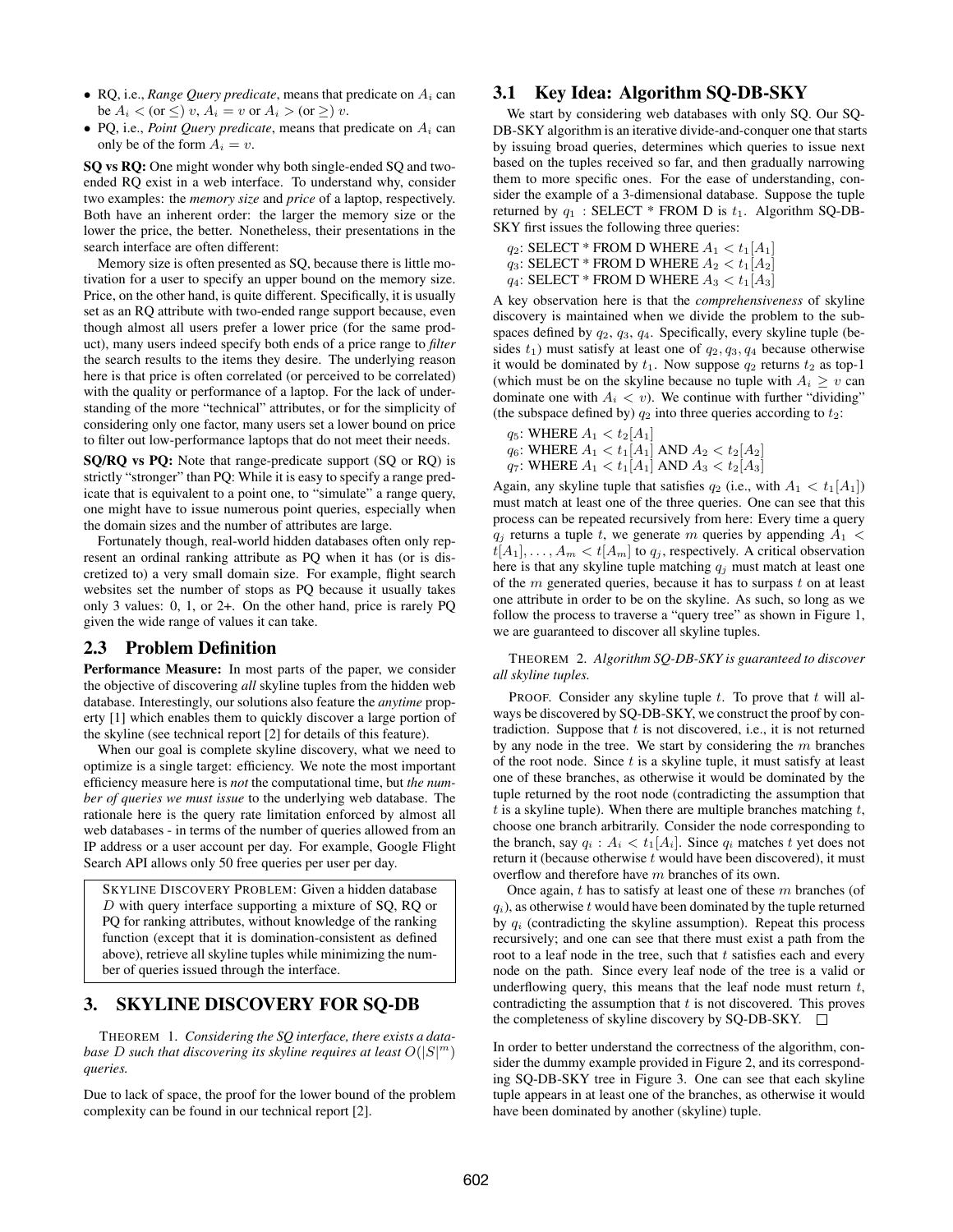Algorithm 1 depicts the pseudo code for SQ-DB-SKY. Note from the algorithm that a larger  $k$  (as in top- $k$  returned by the database) reduces query cost for two reasons: First, every returned tuple that is not dominated by another in the top- $k$  is guaranteed to be a skyline tuple. Second, a larger  $k$  also makes the tree shallower because a node becomes leaf if it returns fewer than  $k$  tuples. This phenomenon is verified in our experimental studies.

We would like to clarify that, it is *not* needed to find *the largest domain value* of  $A_i$  smaller than  $v$ . Instead, so long as we find  $v' < v$  such that replacing the predicate  $A_i \leq v$  with  $A_i \leq v'$  still leads to an non-empty query answer, the algorithms will work. The only case where we may have trouble with a  $\leq$  interface is when  $A_i \leq v$  overflows, yet it takes a larger number of queries to perform binary search to find  $v' < v$  with nonempty  $A_i \leq v'$ . This means that there is a tuple with value  $v - \epsilon$  on  $A_i$ , with  $\epsilon$  extremely close to 0. While it is true that this situation may lead to a high query cost for our algorithm, we have not seen this behavior in any realworld database for the simple reason that it will make it extremely difficult for a normal user of the hidden database to specify a query that unveils the tuple with  $A_i = v - \epsilon$ .

#### Algorithm 1 SQ-DB-SKY

1: QueryQ = {SELECT \* FROM D};  $S = \{\}$ 2: while QueryQ is not empty 3:  $q = \text{QueryQ}\text{.deque}$ ;  $T = \text{Top-}k(q)$ 4: if  $T$  is not empty 5: Append the none-dominated tuples in  $T$  to  $S$ 6: if  $T$  contains  $k$  tuples 7: Construct m queries  $q_1, \ldots, q_m$  where query  $q_i$  appends 8: predicate " $A_i < T_0[A_i]$ " to q 9: Append  $q_1, \ldots q_m$  to QueryQ

#### 3.2 Query-Cost Analysis

Algorithm SQ-DB-SKY has one nice property and one problem in terms of query cost: The nice property is that the top-1 tuple returned by every node (i.e., query) must be on the skyline (because it cannot be dominated by a tuple not matching the query). The problem, however, is that a skyline tuple  $t$  might be returned as No. 1 by *multiple* nodes, potentially leading to a large tree size and thus a high query cost. For example, if t has  $t[A_1] < t_1[A_1]$  and  $t[A_2] < t_2[A_2]$ , then it might be returned by both  $q_2$  and  $q_3$ .

Worst-Case Analysis: Given the overlap between tuples returned by different nodes, the key for analyzing the query cost of SQ-DB-SKY is to count how many nodes in the tree return a tuple. Because we are analyzing the worst-case scenario, we have to consider  $k =$ 1 and any arbitrary, ill-behaved, system ranking functions. In other words, so long as a tuple matches a node, it may be returned by it. To this end, there is almost no limit on how many times a tuple can be returned, except the following *prefix-free* rule:

Note that each node in the tree can be (uniquely) represented by a sequence of 2-tuples  $\langle t_i, A_j \rangle$ , where  $t_i$  is a skyline tuple returned by a node, and  $A_i$  is an attribute corresponding to the branch taken from the node. For example, the nodes corresponding to  $q_2$  and  $q_5$  are represented as  $\langle t_1, A_1 \rangle$  and  $\langle t_1, A_1 \rangle$ ,  $\langle t_2, A_1 \rangle$ , respectively. The one property that all nodes returning the same tuple  $t$  must satisfy is that the sequence representing one node, say q, *cannot be a prefix* of the sequence representing another, say  $q'$ . The reason is simple: if the sequence of q is a prefix of  $q'$ , then  $q'$  must be in the subtree of q. However, according to the design of SQ-DB-SKY, since q returns t, none of the nodes in the subtree of q matches t. This contradicts the assumption that both q and  $q'$  return t.

Given the prefix-free rule, a crude upper bound for the number of nodes returning a tuple is  $w \leq |S|^m$ , where |S| is the number of skyline tuples. This is because a query can have at most  $m$  predicates, each with a different attribute and a value (i.e.,  $v$ ) as in  $A_i < v$ ) equal to that of one of the skyline tuples (i.e.,  $v = t[A_i]$  where t is a skyline tuple). Since no query of concern can be the prefix of another, the maximum number of such queries is  $O(|S|^m)$ . Given this bound, the maximum number of nodes in the tree is  $O(|S| \cdot (|S|^m) \cdot (m+1)) = O(m \cdot |S|^{m+1}).$ 

One can make two observations from this worst-case bound: First, the query cost of SQ-DB-SKY depends on the number of *skyline* tuples, not the total number of tuples. This is good news because, as prior research on skyline sizes [6] shows, the number of skyline tuples is likely orders of magnitude smaller than the number of tuples. Another observation, however, is seemingly bad news: the worst-case cost grows exponentially with the number of attributes  $m$ . Fortunately, this is mostly the artifact of an arbitrary system ranking function we must assume in the worst-case analysis, rather than an indication of what happens in practice. To understand why, consider what really happens when the worst-case result strikes, i.e., a tuple t is returned by queries with  $\Omega(m)$  predicates.

Consider a Level- $m$  node returning  $t$ . Let its 2-tuple sequence be  $\langle t_1, A_1 \rangle, \ldots, \langle t_m, A_m \rangle$ . What this means is not only that t outperforms  $t_i$  on  $A_i$  for all  $i \in [1, m]$ , but also that  $t_m$  does the same (i.e., outperforms  $t_i$  on  $A_i$ ) for all  $i \in [1, m - 1]$ ,  $t_{m-1}$  for all  $i \in [1, m - 2]$ , etc. In other words, this tuple t is likely ranked highly on many attributes - yet its overall rank is too low to be returned by any of the  $m$  predecessor queries. While this could occur for an ill-behaved system ranking function, it is difficult to imagine a reasonable ranking function doing the same. As we show as follows, so long as we assume a "reasonable" ranking function, the worst-case query cost can indeed be reduced by orders of magnitude, no matter what the underlying data distribution is.

Average-Case Analysis: By "average-case" analysis, we mean an analysis done based on a single assumption: the system ranking function is *random among skyline tuples* - i.e., for any query q, the ranking function returns a tuple chosen uniformly at random from  $S(q)$ , i.e., the set of skyline tuples matching q. One can see that this represents the "average" case as a randomly chosen skyline tuple from  $S(q)$  can be considered an average of the top-1 selections of all legitimate ranking functions given  $q$  and the database  $D$ . As we shall discuss after this analysis, this is likely still "worse" than what happens in practice. Yet even this conservation assumption is enough to significantly reduce the worst-case query cost.

The most important observation for our average-case analysis can be stated as follows: The expected query cost (taken over the aforementioned randomness of the system ranking function) of SQ-DB-SKY is a *deterministic function* of the number of skyline points  $|S|$ , regardless of how the tuple are actually distributed.

To understand why, we start from the simplest case of  $|S| = 1$ . In this case, the SELECT \* query returns the single skyline tuple, while the  $m$  branches of it all return empty, finishing the algorithm execution. In other words, the query cost is always  $C_1 = m + 1$ (where the subscript 1 stands for  $|S| = 1$ ). Now consider  $|S| = 2$ . Here, depending on which tuple is returned by SELECT \*, some of its  $m$  branches may be empty; while some others may return the other skyline tuple. Let  $m_0$  be the number of empty branches. For the  $(m-m_0)$  non-empty branches, we essentially need  $C_1$  queries to examine each and its  $m$  sub-branches (all of which will return empty). One can see that the overall query cost will be

$$
C_2 = 1 + m_0 + (m - m_0) \cdot C_1. \tag{1}
$$

Interestingly, regardless of how tuples are distributed, the abovedescribed random ranking always yields  $E(m_0) = m/2$  and thus

$$
E(C_2) = 1 + m/2 + C_1 \cdot m/2, \tag{2}
$$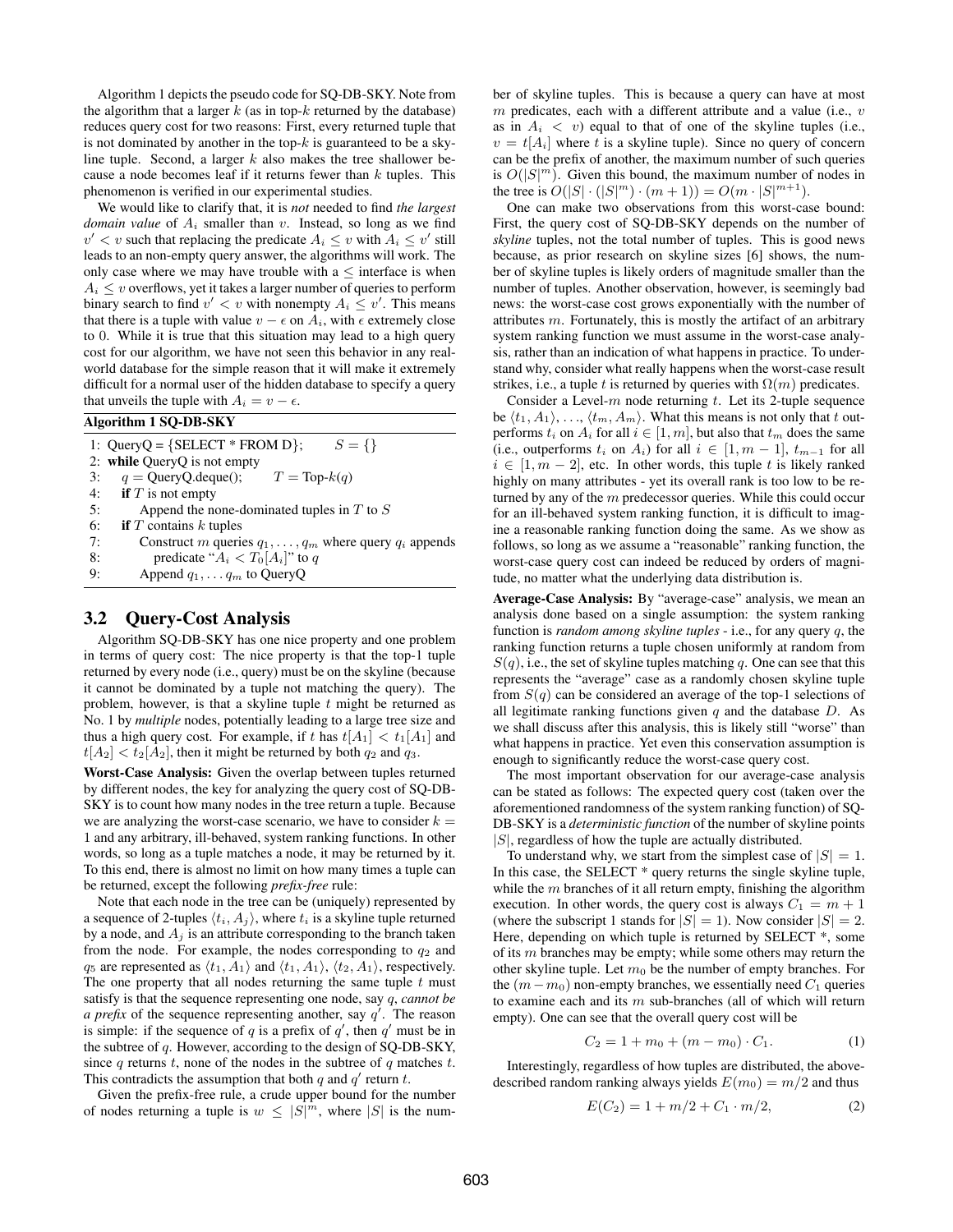

Figure 1: SQ-DB-SKY Tree illustration

 $A_1A_2A_3$  $t_1 | \, 5 \mid 1 \mid 9$  $4 | 4 | 8$  $3 \mid 7$  $t_4 \vert \ 3 \ \vert \ 2 \ \vert \ 3$ 





tree

Figure 3: SQ-DB-SKY example Figure 4: RQ-DB-SKY ex-

ample tree

where the expected value  $E(\cdot)$  is taken over the randomness of the ranking function. To see why, note that  $m_0$  is indeed the number of attributes on which the tuple returned by SELECT \* outperforms the other tuple in the database. Since the ranking function chooses the returned tuple uniformly at random, the expected value of  $m_0$ is always  $m/2$  regardless of what the actual values are.

Similarly when  $|S| > 2$ ,  $C_s = 1 + m_0 + m_1 \cdot C_1 + ...$  $m_{s-1}$  ·  $C_{s-1}$ , where  $m_i$  is the number of attributes on which i skyline tuples outrank the tuple returned by SELECT  $*(t_0)$ . Since the probability that  $t_0$  is outranked by i skyline tuples on a given attribute is  $1/s$ , the expected number of such attributes is  $m/s$ . Consequently, the expected query cost of SQ-DB-SKY is

$$
E(C_s) = 1 + \frac{m}{s} \cdot \sum_{i=0}^{s-1} E(C_i)
$$
 (3)

where  $C_0 = 1$ . With Z-transform and differential equations,

$$
E(C_s) = \frac{m((m+s-1)! - (m-1)!s!)}{(m-1)(m-1)!s!}.
$$
 (4)

For example, when  $m = 2$ , we have  $E(C_s) = 2s$ .

We now show why this average-case query cost is orders of magnitude smaller than the worst-case result. First, since  $E(C_i)$  $m + 1$  for all  $i > 1$ , we can derive from (3) that

$$
E(C_s) \le \frac{m+1}{m} \cdot \frac{m}{s} \cdot \sum_{i=0}^{s-1} E(C_i) = \frac{m+1}{s} \cdot \sum_{i=0}^{s-1} E(C_i) \quad (5)
$$

Clearly, if we set  $F_i$  such that  $F_0 = 1$  and  $F_s = ((m + 1)/s)$ .  $\sum_{i=0}^{s-1} F_i$ , then we have  $E(C_i) \leq F_i$  for all  $i \geq 0$ . Consider the ratio between  $F_s$  and  $F_{s-1}$  when  $s \gg m$ . Note that  $F_{s-1}$  =  $(m+1)/(s-1)\cdot \sum_{i=1}^{s-2} F_i$  - i.e.,

$$
\sum_{i=1}^{s-1} F_i = \frac{s+m}{m+1} \cdot F_{s-1}.
$$
 (6)

In other words,

$$
E(C_s) \le F_s = \frac{m+1}{s} \cdot \frac{s+m}{m+1} \cdot F_{s-1} = \frac{s+m}{s} F_{s-1} \tag{7}
$$

$$
=\frac{(s+m)!}{s!\cdot m!} = \binom{s+m}{m} \tag{8}
$$

$$
\leq \left(\frac{(s+m)\cdot e}{m}\right)^m = \left(e + \frac{e\cdot s}{m}\right)^m \tag{9}
$$

One can see that the growth rate of  $F_s$  (with  $|S|$ ) is much slower than what is indicated by the worst-case analysis. Figure 5 confirms this finding by showing the average and worst-case cost of SQ-DB-SKY for the cases where  $m = 4$  and  $m = 8$ .

Before concluding the average case analysis, we would like to point out that even this analysis is likely an overly conservative one. To understand why, note from (1) that the smaller  $m_0$  is, i.e.,



the more branches return empty, the smaller the query cost will be. In the average-case analysis, since we assume a random order of skyline tuples,  $E(m_0) = m/|S|$ , i.e., the top-ranked tuple returned by SELECT \* features the top-ranked value on an average of  $m/|S|$  attributes. Clearly, with a real-world ranking function, this number is likely to be much higher, simply because the more "top" attributes values a tuple has, the more likely a reasonable ranking function would rank the tuple at the top. As a result, the query cost in practice is usually even lower than what the average-case analysis suggests, as we show in the experimental results.

#### 4. SKYLINE DISCOVERY FOR RQ-DB

We now consider the RQ-DB case where range queries support two-ended ranges, rather than one-ended as in the SQ-DB case. Since RQ-DB has a more powerful interface, a straightforward solution here is to directly use Algorithm SQ-DB-SKY. One can see that the algorithm still guarantees complete skyline discovery.

The problem with this solution, however, lies in cases where  $|S|$ , the number of skyline tuples, is large. Specifically, when  $|S|$  approaches the database size  $n$ , the worst-case query cost may actually be larger than the baseline query cost of  $O(m \cdot n)$  for crawling the entire database over a RQ-DB interface [23]. This indicates what SQ-DB-SKY fails to (or cannot, as it was designed for SQ-DB) leverage - i.e., the availability of both ends on range queries - may reduce the query cost significantly when  $|S|$  is large. We consider how to leverage this opportunity in this section.

# 4.1 Key Idea: Algorithm RQ-DB-SKY

A Simple Revision and Its Problem: Our first idea for reducing the query cost stems from a simple observation on the design of  $q_2$ to q<sup>4</sup> described above: Instead of having them as three *overlapping* queries, we can revise them to be *mutually exclusive*:

$$
q_2
$$
: WHERE  $A_1 < t_1[A_1]$ 

- $q_3$ : WHERE  $A_1 \ge t_1[A_1]$  &  $A_2 < t_1[A_2]$
- q<sub>4</sub>: WHERE  $A_1 \ge t_1[A_1] \& A_2 \ge t_1[A_2] \& A_3 < t_1[A_3]$

With this new design, all  $m$  branches from a node in the tree (Figure 1) represent mutually exclusive queries. Interestingly, the completeness of skyline discovery is not affected! For example, any skyline tuple other than  $t_1$  belongs to at least one of  $q_2$  to  $q_4$ .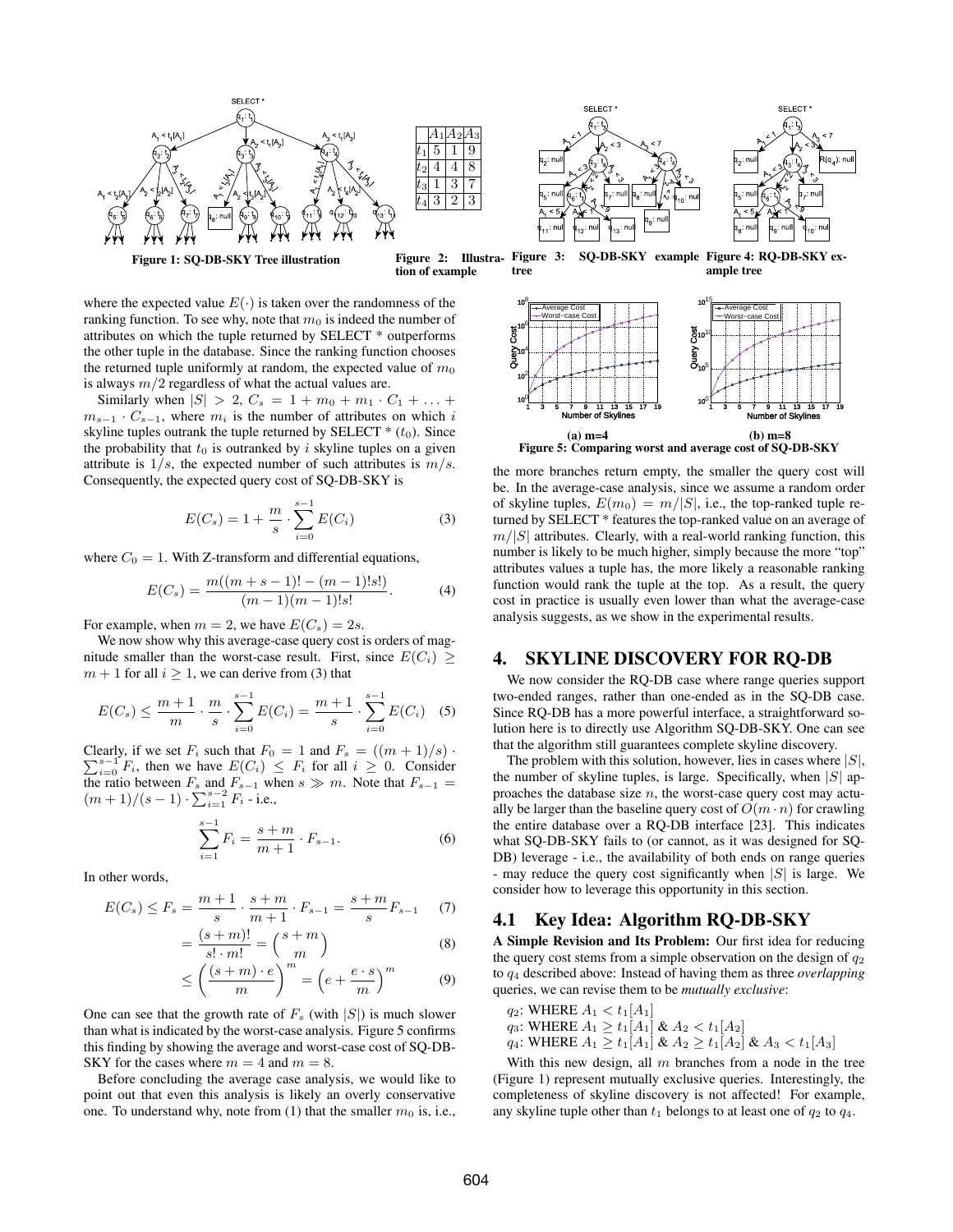The effectiveness of this revision is evident from one key observation - because of the mutual exclusiveness and the (still valid) completeness of skyline discovery, now every skyline tuple is returned by *exactly* one node in the tree. While this seemingly solves all the problems in the query-cost analysis for SQ-DB-SKY, it unfortunately introduces another challenge:

Unlike in SQ-DB-SKY where the top-1 tuple returned by every node is a skyline tuple, with this revised tree, a node might return a tuple *not* on the skyline as the No. 1. This can be readily observed from the design of  $q_2$  and  $q_3$ : it is now possible for a tuple returned by  $q_3$  to be dominated by  $q_2$  - as the space covered by  $q_3$  now excludes the space of  $q_2$ . Because of this new problem, the worstcase query cost for this revised algorithm becomes  $O(n \cdot m)$ , as it is now possible for each of the  $n$  tuples in the database (even those not on the skyline) to be returned by a interior node in the tree. While this bound may still be smaller than that of SQ-DB-SKY when  $|S|$  approaches n, it may also be much worse when  $|S|$  is small. Since we do not have any prior knowledge of  $|S|$ before running the algorithm, we need a solution that adapts to the different  $|S|$  and offers a consistently small query cost in all cases.

Algorithm RQ-DB-SKY: To achieve this, our key idea is to combine SQ-DB-SKY with the above-described revision to be the more efficient of the two. To understand the idea, note a 1-1 correspondence between the tree constructed in SQ-DB-SKY and the revised tree: In the revised tree, we map every query  $q$  in the tree of SQ-DB-SKY to a query  $R(q)$  covering all value combinations matching q but not any  $q'$  in SQ-DB-SKY which appears before q in the (depth-first) post-order traversal of the tree. Based on this 1-1 mapping, RQ-DB-SKY works as follows.

We traverse the tree in SQ-DB-SKY and issue queries in depthfirst preorder. A key additional step here is that, for each query  $q$  in the tree, before issuing it, we first check all tuples returned by previously issued queries and check if any of these tuples match  $q$ . If none of them does, then we proceed with issuing  $q$  and continuing on with the traversal process.

Otherwise, if at least one previously retrieved tuple matches  $q$ , then instead of issuing q, we issue its *counterpart*  $R(q)$ . If  $R(q)$ is empty, no new skyline tuple can be discovered from the subtree of q. Thus, we should abandon this subtree and move on. If  $R(q)$ returns as No. 1 a tuple  $t$ , then either  $t$  is dominated by a previously retrieved (skyline) tuple, or it must be a (new) skyline tuple itself. Either way, we must have never seen  $t$  before in the answers to the issued queries. If  $t$  is dominated by a previously retrieved tuple, say  $t'$ , then we generate the children of q according to  $t'$ . Otherwise, we generate them according to  $t$ . In either case, we continue on with exploring the subtree of  $q$  in depth-first preorder. Algorithm 2 depicts the pseudocode of RQ-DB-SKY.

#### Algorithm 2 RQ-DB-SKY

1:  $S = \{\};$  Seen =  $\{\}$ 2: traverse the SQ-DB-SKY tree in depth first preorder and at each  $q$  in the tree 3: if  $\nexists$  *t* ∈Seen that matches q 4:  $T = \text{Top-}k(q)$ 5: if  $T$  contains  $k$  tuples 6: generate the children of q based on  $T_0$ 7: else 8:  $T = \text{Top-}k(R(q))$ 9: **if**  $T$  contains  $k$  tuples 10: **if**  $\exists t \in S$  that dominates  $T_0$ 11: generate the children of  $q$  based on  $t$ 12: **else**, generate the children of q based on  $T_0$ 13: Update S by T; Seen=Seen  $\cup T$ 



Figure 6: simulation results for RQ-DB-SKY, in comparison with SQ-DB-SKY

THEOREM 3. *Algorithm RQ-DB-SKY is guaranteed to discover all skyline tuples.*

PROOF. The proof can be constructed in analogy to that of Theorem 2. The only difference is that, unlike in the proof for SQ-DB-SKY where  $t$  might match more than one of the  $m$  branches of a node, here t must match *exactly* one of the m branches, simply because these  $m$  branches are mutually exclusive by design in RQ-DB-SKY. Despite of this difference, the logic of the proof stays exactly the same: there must be exactly one branch of the root satisfying  $t$  because otherwise  $t$  would be dominated by the tuple returned by the root. Recursively, we can construct a path from the root to a leaf node in the tree, such that  $t$  satisfies each and every node on the path. Since every leaf node of the tree is a valid or underflowing query, this means that the leaf node must return  $t$ , contradicting the assumption that t is not discovered.  $\square$ 

Once again, let us consider the dummy example provided in Figure2, and its corresponding RQ-DB-SKY tree in Figure 4. One can see that applying  $R(q_4)$ = WHERE  $A_2 \geq 3$  AND  $A_3 < 7$ , instead of q4, causes that each skyline tuple appears in exactly one of the branches.

# 4.2 Query-Cost Analysis

The key to the query-cost analysis of RQ-DB-SKY is to count the number of internal, i.e., interior, nodes of the tree. There are two important observations: First, the SQ-query  $q$  of a interior node must match at least one skyline tuple, as otherwise it would have to return empty which makes the node a leaf. Second, if a interior node is not the first (according to preorder) which returns the skyline tuple, then the node's RQ-query (i.e.,  $R(q)$ ) must return a unique tuple in the database that does not match any node accessed before it, because otherwise the node would return empty and become a leaf. With these two observations, an upper bound on the number of internal nodes is  $\min(|S|^{m+1}, n)$ . As a result, the total query cost of RQ-DB-SKY is  $O(m \cdot \min(|S|^{m+1}, n))$ .

One might wonder if, for RQ-DB-SKY, we can derive a similar result to the average-case analysis of SQ-DB-SKY which is oblivious to the data distribution. Unfortunately, the query cost of RQ-DB-SKY is data-dependent. The reason is simple: the query cost of RQ-DB-SKY is essentially determined by how many nonskyline tuples match and are returned by the RQ-queries  $R(q)$ . This number, however, depends on the data distribution: e.g., if all nonskyline tuples are dominated by the skyline tuple returned by SE-LECT \*, then the query cost of RQ-DB-SKY can be extremely small  $(\leq m \cdot |S|)$ . Meanwhile, if very few non-skyline tuples are dominated by skyline tuples returned from nodes at the top of the tree, then RQ-DB-SKY requires many more queries.

Because of the data-dependent nature of RQ-DB-SKY's query cost, to demonstrate the power of its early-termination idea, we resort to the numeric simulations conducted in Section 3. Figure 6 depicts how the query costs of SQ- and RQ-DB-SKY change with the percentage of tuples on the skyline (when the database contains 2000 tuples each with 2 Boolean i.i.d. uniform-distribution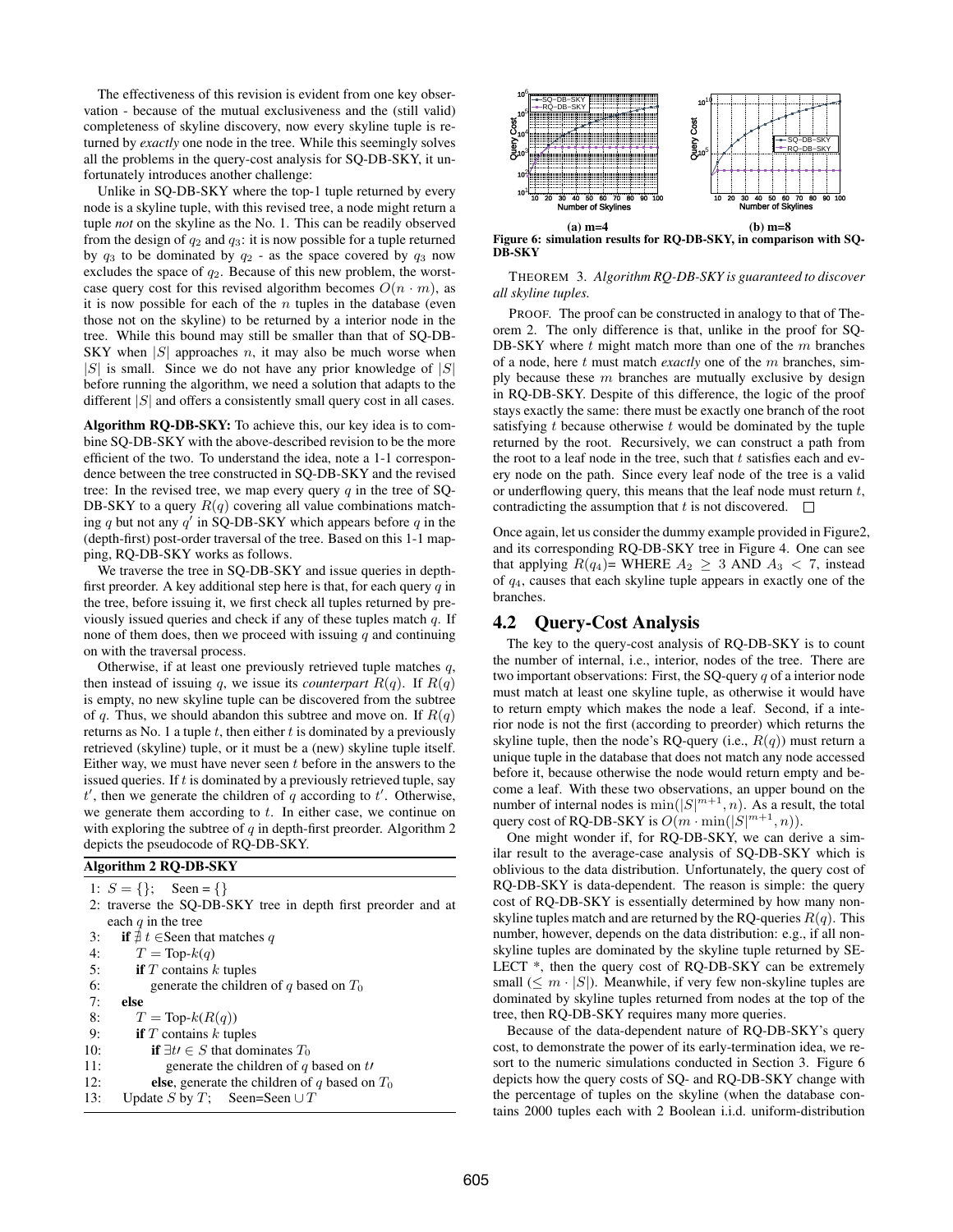

Figure 7: Pruning,  $R_1$ ,  $R_2$ , & demo of algorithm execution

attributes). Note that we control the percentage of skyline tuples by adjusting the correlation between the two attributes, where positive correlation leads to fewer skyline tuples. Interestingly, one can observe from the figure that while the performance of RQ- and SQ- do not differ much when  $|S|$  is small, RQ- has a much smaller query cost when  $|S|$  is large - consistent with the theoretical analysis.

#### 5. SKYLINE DISCOVERY FOR PQ-DB

We now turn our attention point-query PQ-predicates. We first discuss the 2D case (i.e., a database with two attributes) and present an instance-optimal solution PQ-2D-SKY. Then, after pointing out the key differences between 2D and higher dimensional cases, we present Algorithm PQ-DB-SKY, which discovers all skyline tuples from a higher dimensional database by calling (a variation of) PQ-2D-SKY as a subroutine.

#### 5.1 2D Case

Design of Algorithm PQ-2D-SKY: We start with SELECT \* which is guaranteed to return a skyline tuple, say  $(x_1, y_1)$ . As shown in Figure 7, we can now prune the 2D search space (for skyline tuples) into two disconnected subspaces, both rectangles. One has diagonals  $(0, y_{\text{max}})$  and  $(x_1, y_1)$ , while the other has  $(x_1, y_1)$  and  $(x_{\text{max}}, 0)$ , where  $x_{\text{max}}$  and  $y_{\text{max}}$  are the maximum values for x and  $y$ , respectively. We do not need to explore the rectangle with diagonals  $(0, 0)$  and  $(x_1, y_1)$  because there is no tuple in it (as otherwise it would dominate  $(x_1, y_1)$ ). We do not need to explore the rectangle with diagonals  $(x_1, y_1)$  and  $(x_{\text{max}}, y_{\text{max}})$  either because all tuples in it must be dominated by  $(x_1, y_1)$ .

From this point forward, our goal becomes to discover skyline tuples by issuing 1D queries - i.e., queries of the form of either  $x = x_0$  or  $y = y_0$ . An important observation here is that any 1D query we issue will "affect" (precise definition to follow) exactly *one* of the two above-described subspaces. For example, if  $x_0$  >  $x_1$ , query  $x = x_0$  affects only  $R_2$  in Figure 7: It either proves part of the rectangle to be empty (when the query returns empty or a tuple with  $y > y_1$ ), or returns a tuple in the second rectangle that dominates all other tuples with  $x = x_0$ . In either case, Rectangle  $R_1$  remains the same and still needs to be explored. As another example, if  $y_0 > y_1$ , then query  $y = y_0$  affects only  $R_1$ .

This observation actually leads to a simple algorithm that is guaranteed to be optimal in terms of query cost: at any time, pick one of the remaining (rectangle) subspaces to explore. Let the diagonal points of the subspace be  $(x_L, y_T)$  and  $(x_R, y_B)$ , where  $x_L \leq x_R$ and  $y_T \ge y_B$ . If  $x_R - x_L < y_T - y_B$ , then we issue query  $x = x_L$ . Otherwise, we issue  $y = y_B$ . For example, in Figure 7, if  $x_{\text{max}} - x_1 > y_1$ , we issue  $y = 0$ .

Note the implications of the query answer on the remaining subspace to search: Consider query  $q: x = x_L$  as an example. If q returns empty, then the subspace is shrunk to between  $(x_L + 1, y_T)$ and  $(x_R, y_B)$ . Otherwise, if q returns  $(x_L, y_2)$ , then the subspace is shrunk to between  $(x_L + 1, y_2)$  and  $(x_R, y_B)$ . Either way, the subspace becomes smaller and remains disjoint from other remaining subspace(s). For example, in Figure 7, if  $y = 0$  is empty,  $R_2$  is shrunk to between  $(x_1, y_1)$  and  $(x_{max}, 1)$ . Otherwise, if it returns  $(x_2, 0)$ , then the subspace is now between  $(x_1, y_1)$  and  $(x_2, 1)$ .

What we do next is to simply repeat the above process, i.e., pick a subspace, determine whether the width or height is larger, and issue the corresponding query. This continues until no subspace remains. Algorithm 3 depicts the pseudo code for PQ-2D-SKY.

#### Algorithm 3 PQ-2D-SKY

- 1:  $T = \text{Top-}k(\text{SELECT * FROM D}); S = \{T_0\}$
- 2: Partition search space into rectangles  $R_1$  and  $R_2$  based on  $T_0$
- 3: while search space is not fully explored
- 4: Pick a rectangle and identify point query  $q$  to issue
- 5:  $T = \text{Top-}k(q);$   $S = S \cup T_0$
- 6: if T contains k tuples, prune search space based on  $T_0$

Instance Optimality Proof: We now prove the instance optimality of PQ-2D-SKY, i.e., for any given database, there is no other algorithm that can use fewer queries to discover all skyline tuples *and prove* that all skyline tuples have been discovered. Note that the latter requirement (i.e., proof of completeness) is important. To see why, consider an algorithm that issues SELECT  $*$  and then stops. For a specific database that contains only one skyline tuple, this algorithm indeed finds all skyline tuples extremely efficiently. But it is not a valid solution because it cannot guarantee the completeness of skyline discovery.

We prove the instance optimality of PQ-2D-SKY by contradiction: Suppose there exists an algorithm  $A$ , requiring fewer queries. Consider the (rectangle) subspace between  $(x_L, y_T)$  and  $(x_R, y_B)$ . If  $x_R - x_L < y_T - y_B$  yet A does *not* issue  $x = x_L$ , then the only alternative is to issue queries  $y = y_B$ ,  $y_B + 1$ , ...,  $y_c$ , where  $y_c$  is the y-coordinate value of the tuple returned by  $x = x_L$  or, in the case where  $x = x_L$  returns empty,  $y_c = y_T$ . An example of this is illustrated in Figure 7: Suppose  $y_{max} - y_1 > x_1$ . If A does not issue  $x = 0$ , then it must issue  $y = y_1, y_2, \ldots, y_c$ . This is because, in order to guarantee the completeness of skyline discovery, one must "prove" the emptiness of points  $(x_L, y_B)$ ,  $(x_L, y_B + 1)$ , ...,  $(x_L, y_c - 1)$ , (resp.  $(x_0, y_1), \ldots, (x_0, y_c - 1)$  in Figure 7) while retrieving tuple  $(x_L, y_c)$  (resp.  $(x_0, y_c)$  in Figure 7). Given that  $x = x<sub>L</sub>$  is not issued, the only feasible solution is to issue the above-described  $y = y_i$  queries.

Yet this contradicts the optimality of Algorithm  $A$ . To understand why, consider two cases respectively: First is when  $x = x<sub>L</sub>$ returns empty. In this case, A calls for  $y_T - y_B + 1$  queries to be issued, while PQ-2D-SKY issues at most  $x_R - x_L$  queries. Since  $x_R - x_L < y_T - y_B$ , A is actually worse. Now consider the second case, where  $x = x_L$  does return a tuple  $(x_L, y_c)$ . In this case, A calls for  $c$  queries to be issued. We also require at most  $c$  queries, as  $y = y_c$  is no longer needed given the answer to  $x = x_L$ . This again contradicts the superiority of A.

Query Cost Analysis: Having established the instance optimality of PQ-2D-SKY, we now analyze exactly how many queries it needs to issue. Let  $A_1$  and  $A_2$  be the two attributes and  $t_1, \ldots, t_{|S|}$  be the skyline tuples in the database. Without loss of generality, suppose  $t_i$  is sorted in the increasing order of  $A_1$ , i.e.,  $t_i[A_1] \leq t_{i+1}[A_1]$ . Note that, since  $t_i$  are all skyline tuples, correspondingly there must be  $t_i[A_2] \ge t_{i+1}[A_2]$ . Denote as  $t_0$  and  $t_{|S|+1}$  the two diagonal points of the domain, i.e.,  $t_0 = \langle 0, \max(Dom(A_2)) \rangle$  and  $t_{|S|+1} =$  $\langle \max(Dom(A_1)), 0 \rangle$ . One can see from the design of PQ-2D-SKY that its query cost is simply

$$
C = \sum_{i=0}^{|S|} \min(t_{i+1}[A_1] - t_i[A_1], t_i[A_2] - t_{i+1}[A_2]). \tag{10}
$$

Immediately, following Equation 10, a few upper bounds on C are: e.g.,  $C \leq t_1[A_2], C \leq t_{|S|}[A_1]$ , and  $C \leq \min_{i \in [1, |S|]}$  $(t_i[A_1]+t_i[A_2])$ . These upper bounds indicate a likely small query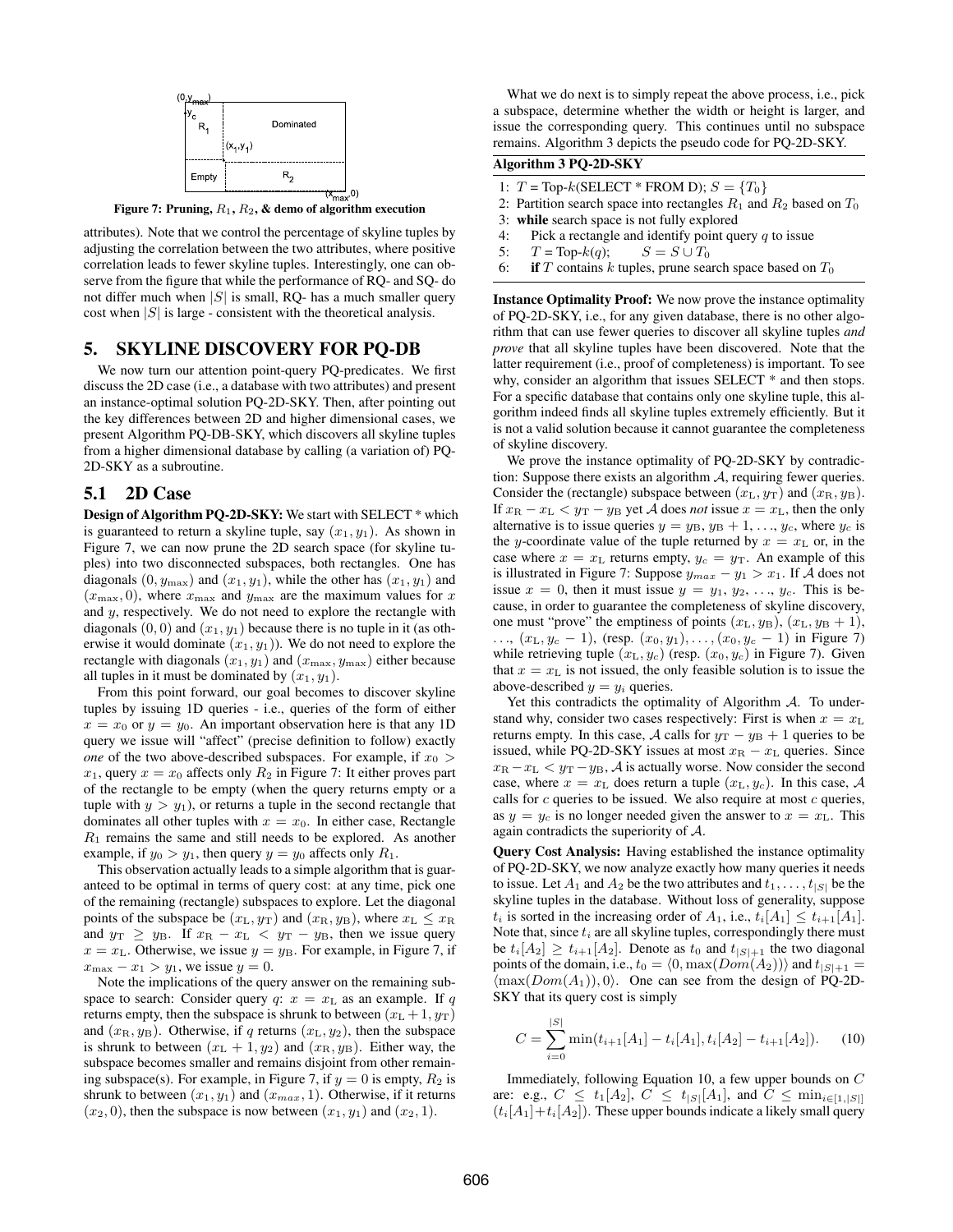cost in practice. To understand why, recall that most web interfaces only present a ranking attribute as PQ when it has a small domain. In addition, it is highly unlikely for such an attribute to have empty domain values - i.e.,  $v \in Dom(A_i)$  that is not taken by any tuple in the database - because otherwise users of the PQ interface would be frustrated by the empty result returned after selecting  $A_i = v$ . When every value in  $Dom(A_1)$  and  $Dom(A_2)$  is occupied, unless the number of skyline tuples is very large,  $t_i[A_i]$  is likely small for  $t_i$  to be on the skyline, leading to a small query cost in practice. We verify this finding through experimental results in Section 7.

#### 5.2 Algorithm PQ-DB-SKY

Overview: Somewhat surprisingly, the problem changes drastically when dimensionality increases to  $m = 3$ . This forms a sharp contrast with the SQ/RQ cases where the design of skyline discovery has nothing to do with  $m$ , as shown in Section 3 and Section 4.

Specifically, we found a negative result that, unlike in the 2D case, instance optimality becomes provably unachievable when  $m \geq$ 3. In addition, even discovering all skylines in a 2D subspace of a higher-D database requires a slight revision to PQ-2D-SKY, which we name PQ-2DSUB-SKY. Due to space limitations, please refer to [2] for details the negative-result proof and the design of PQ-2DSUB-SKY. In the following discussions, we provide the pseudocode for PQ-2DSUB-SKY that is then used as a subroutine to construct Algorithm PQ-DB-SKY, our generic algorithm for skyline discovery over point-query interfaces.

#### Algorithm 4 PQ-2DSUB-SKY

- 1: Assuming that  $A_1$  and  $A_2$  create the current subspace S
- 2: **foreach** query q that contains  $S$  and tuple t discovered by q

3: if  $\forall i > 2, t[A_i] \geq \mathcal{S}[A_i]$ 

- 4: Remove the rectangle (0,0) and  $(t[A_1], t[A_2])$  from S
- 5: **foreach** discovered tuple t that  $\forall i > 2$ ,  $t[A_i] \leq S[A_i]$
- 6: Remove the rectangle corresponding to  $A_1 \geq t[A_1]$  and  $A_2 \ge t[A_2]$  from S
- 7: while  $S$  is not completely pruned
- 8: Remove the pruned rows and columns
- 9: Construct the "block-diagonal" rectangles  $(\mathcal{R})$  between adjacent "lower-bound" skyline points in the subspace
- 10: Apply PQ-2D-SKY on a rectangle  $r$  in  $R$  that agrees with the overall pruned subspace on the dimension to follow

Design and Analysis of PQ-DB-SKY: Our proposed technique for higher-dimensional skyline discovery has a key step of applying the application of this algorithm over each 2D subspace of a higherdimensional space.

#### Algorithm 5 PQ-DB-SKY

1:  $T = \text{Top-}k(\text{SELECT} * \text{ FROM D}); S = \{T_0\}$ 

- 2: Prune search space based on  $T_0$
- 3: while search space is not fully explored
- 4: Pick the 2D subspace spanning 2 attributes with largest domain sizes
- 5: Identify skyline tuples on subspace using PQ-2DSUB-SKY

As discussed above, instance optimality is lost once the dimensionality reaches 3. A key reason for this is because one does not know which dimension to "crawl first", i.e., how to partition a higher-D space into 2D subspaces (e.g., along  $x, y$  or  $z$ ?). Fortunately, heuristics for dimension selection are easy to identify. The most important factor here is the domain size. To understand why, note that the domain sizes for the two dimensions selected into the 2D subspace have an *additive* effect on query cost, while the others have a *multiplicative* effect. Thus, generally, we should choose the two attributes with the largest domain sizes as the 2D subspace.

Based on the heuristics, the pseudo code of PQ-DB-SKY is depicted in Algorithm 5. Given the exponential nature of dividing a higher-D space into 2D subspaces, the worst-case query cost grows exponentially with the number of attributes. Nonetheless, as argued in the 2D case, the small domain sizes and the value-occupancy property usually lead to a much smaller query cost in practice. Such an effect is likely amplified even further in higher-D cases, as we shall show in the experimental results in Section 7, because of the aforementioned heuristics which places the largest domain-sized attributes in the 2D subspace, leaving the other (multiplicative) attributes with even smaller domains.

# 6. SKYLINE DISCOVERY FOR MIXED-DB

#### 6.1 Overview

When the hidden database features a mixture of range- and pointpredicates, a straightforward idea appears to be applying RQ-DB-SKY directly over the range-predicate attributes and not using the point ones at all (by setting them to \*), because RQ-DB-SKY is significantly more efficient than PQ-DB-SKY. The problem, however, is that doing so misses skyline tuples, as shown below.

First, note that by setting  $A_i = *$  on all point-predicate attributes, the skyline tuples discovered by applying RQ-DB-SKY must indeed be skyline tuples. The problem here, however, is that the completeness proof no longer holds because a skyline tuple might be dominated by another tuple on all range-predicate attributes. Such a tuple will be missed by RQ-DB-SKY. Fortunately, the missing tuples must share a common property which we refer to as the *range-domination property*: every tuple t missed here must be dominated by an already-discovered skyline tuple, say  $D(t)$ , on all range attributes. Meanwhile, t must surpass  $D(t)$  on at least one of the point attributes.

Range-domination is an interesting property because it significantly shrinks the search space for finding the remaining skyline tuples. Consider a simple example where the execution of RQ-DB-SKY returns only one tuple  $t_0$ . In this case, we can define our new search space (for all missing skyline tuples) by simply constructing a conjunctive query with predicates  $A_i \ge t_0[A_i]$  for every rangepredicate attribute  $A_i$ . Depending on the value of  $t_0$  and the data distribution, these conjunctive predicates may significantly reduce the space we must search through with PQ-DB-SKY.

When the range attributes only support one-ended ranges, the above search-space-pruning idea does not work because predicates like  $A_i \ge t_0[A_i]$  are not supported. Nonetheless, it is still possible to prune the search space because, in order for a missing tuple to be on the skyline, it must dominate an already discovered tuple on at least one point-predicate attribute. In other words, in the execution of PQ-DB-SKY, we no longer need to consider value combinations of point-predicate attributes that are dominated by all discovered tuples. While this idea has a much weaker pruning power than the above one, it works for the case of two-ended ranges as well, and can be readily integrated with the above idea.

# 6.2 Details for Leveraging Two-Ended Ranges

Before presenting our final MQ-DB-SKY algorithm, an important issue remains on how exactly to leverage the above-described RQ-based search-space pruning. A straightforward method is to construct for each discovered skyline tuple  $t_i$  the above-described subspace defined by conjunctive predicates  $A_i \geq t_i[A_i]$ , and then run PQ-DB-SKY over the space. The problem, however, is that PQ-DB-SKY cannot be directly used in this case because its 2Dsubspace-discovery subroutine relies on an important property: if a tuple matches but is not returned by a 1D query  $q_0$  as the No. 1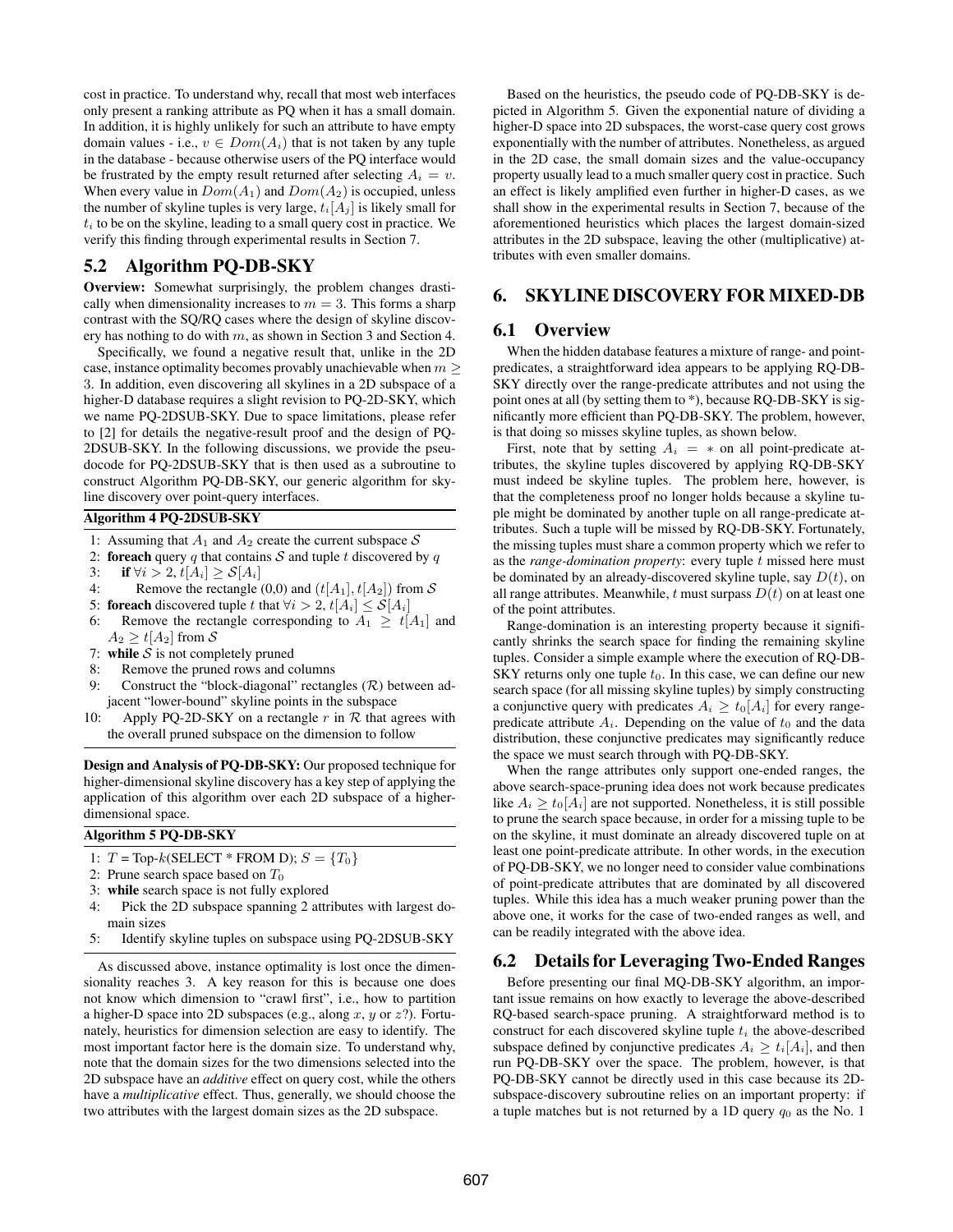tuple, then it cannot be on the skyline. Unfortunately, this property no longer holds in the mixed case.

To address this problem, we devise a new subroutine MIXED-DB-SKY as follows. For each skyline tuple  $t_0$  discovered by the range-query algorithm, let predicate  $P(t_0)$  be  $(t[A_1] \ge t_0[A_1])$  &  $\cdots$  &  $(t[A_h] \ge t_0[A_h])$  for all range attributes  $A_1, \ldots, A_h$ . For each point attribute  $B_i(i \in [1, g])$  and each value  $v < t_0[B_i]$ , we construct a query q: WHERE  $P(t_0) \& (t|B_i] = v$ ).

If this query returns empty, we move on to the next query. The premise (of the efficient execution of this algorithm) is that, in practice, most such queries  $q$  will return empty, quickly pruning the remaining search space. If  $q$  returns at least one tuple, we need to start crawling the subspace defined by  $q$ . Now recall our PQ-DB-SKY algorithm for point-query skyline discovery. Our first step over there is to "partition" the space into 2-dimensional subspaces (i.e., by enumerating all possible value combinations for the other  $g - 2$  attributes, where g is the number of point attributes) and deal with them one after another. This step remains the same. Specifically, at any point we have an empty answer, we can stop further partitioning the current subspace. When we go all the way to a 2 dimensional subspace (without being stopped by an empty answer) then we'll have to crawl the entire 2D plane to find all tuples in it, instead of using the "2D skyline discovery" approach in PQ-DB-SKY. This is the only difference with MIXED-DB-SKY.

A concern with this design is the large number of times MIXED-DB-SKY may have to be called to completely discover the skyline. Note that a *single* call of MIXED-DB-SKY without any appended predicates is sufficient to unveil all skyline tuples. Yet when we append the range predicates to prune the search space, the repeated executions of MIXED-DB-SKY, especially many skyline tuples are discovered by RQ-DB-SKY, may lead to an even higher query cost.

To address this problem, we consider a slightly different solution of maintaining a single execution of MIXED-DB-SKY. This time, instead of designing  $m_{\text{TE}}$  conjunctive predicates for each of the discovered skyline tuples, we do so only once for the *union* of (dominated) data spaces corresponding to all of them. Specifically, for each two-ended range attribute  $A_i$ , its corresponding (appended) predicate is now

$$
A_j \ge \min(t_1[A_j], \dots, t_h[A_j]),\tag{11}
$$

where  $t_1, \ldots, t_h$  are the initially-discovered skyline tuples. One can see that these predicates ensure comprehensiveness of skyline discovery, as any tuple that fails to satisfy (11) must not be dominated by any discovered tuple on the range-predicate attributes - in other words, this tuple must have already been discovered by RQ-DB-SKY. On the other hand, given the (relatively) small number of skyline tuples,  $\min(t_1[A_j], \ldots, t_h[A_j])$  may still have substantial pruning power, yet reducing the number of executions of MIXED-DB-SKY to exactly 1.

#### 6.3 Algorithm MQ-DB-SKY

We now combine all the above ideas to produce our ultimate (most generic) algorithm, MQ-DB-SKY, which supports any arbitrary combination of two-ended range, one-ended range, and point predicate attributes. Note that when there are two-ended range attributes in the database, we use the pruning idea discussed in the above subsection. When there are only one-ended range attributes besides point ones, our algorithm is limited to using the weaker pruning idea discussed in Section 3. If there are only oneended range, two-ended range, or point-predicate attributes in the database, MQ-DB-SKY is reduced to SQ-, RQ-, and PQ-DB-SKY, respectively. Finally, if there are a mixture of one-ended and twoended range-predicate attributes but no point-predicate attribute in the database, MQ-DB-SKY is reduced to a simple revision of RQ-DB-SKY which leverages the availability of ">" predicates on only attributes that support two-ended ranges.

#### Algorithm 6 MQ-DB-SKY

- 1:  $S =$  apply *RQ-DB-SKY()* on Range predicates;  $P = \cdots$
- 2: **foreach** range attribute  $r \in R$
- 3: append P by "AND  $t[r] \geq \min_{\forall t_j \in S} (t_j[r])$ "
- 4: **foreach** point attribute  $B_i$  and each value  $v \leq$  $\max_{\forall t_i \in S}(t_i |B_i|)$
- 5: q: WHERE P AND  $(t[B_i] = v)$
- 6:  $T = \text{Top-}k(q)$ ; update S by T
- 7: if  $T$  contains  $k$  tuples
- 8: partition the space defined q in 2D planes
- 9: **for each** plane, crawl the tuples in it and update  $S$

#### 7. EXPERIMENTAL EVALUATION

#### 7.1 Experimental Setup

In this section, we present the results of our experiments, all of which were run on real-world data. Specifically, we started by testing a real-world dataset we have already collected. We constructed a top- $k$  web search interface for it and then ran our algorithms through the interface. Since we have full knowledge of the dataset and control over factors such as database size, etc., this dataset enables us to verify the correctness of our algorithms and test their performance over varying characteristics of the database. Then, we tested our algorithms *live online* over three real-world websites, including the largest online diamond and flight search services in the world, echoing the motivating examples discussed in Introduction.

Offline Dataset: The offline dataset we used is the flight on-time database published by the US Department of Transportation (DOT). It records, for all flights conducted by the 14 US carriers in January  $2015$ ,<sup>2</sup> attributes such as scheduled and actual departure time, taxiing time and other detailed delay metrics. The dataset has been widely used by third-party websites to identify the on-time performance of flights, routes, airports, airlines, etc.

The dataset consists of 457,013 tuples over 28 attributes, from which 9 ordinal attributes were used as *ranking attributes*<sup>3</sup>: Dep-*Delay, Taxi-out, Taxi-in, Actual-elapsed-time, Air-time, Distance, Delay-group-normal, Distance-group, ArrivalDelay*. The domain of the 9 ranking attributes range from 11 to 4,983. Two of the 9 attributes, *Delay-group-normal* and *Distance-group*, were already discretized by DOT (i.e., "grouped", according to the dataset description). Thus, we used them as PQ (point-query-predicate) attributes by default. For a few tests which call for more PQ attributes, we also consider four other derived attributes, *Taxi-out group, Taxi-in group, ArrivalDelay group, Air-Time group* as potential PQ. The other attributes were used as range-predicate attributes - whether it is SQ or RQ depends on the specific test setup.

For all attributes, we defined the preferential order so that shorter delay/duration ranks higher than longer values. For non-time attributes, i.e., *Distance* and *Distance-group*, we assigned a higher rank to longer distances than shorter ones, given that the same amount of delay likely impacts short-distance flights more than longer ones. We also tested the case where shorter distances are ranked higher, and found little difference in the performance. To

<sup>2</sup> from http://www.transtats.bts.gov/DL\_SelectFields. asp?Table\_ID=236&DB\_Short\_Name=On-Time

<sup>&</sup>lt;sup>3</sup>The others, such as Flight Number, are considered filtering attributes and not used in the experiments.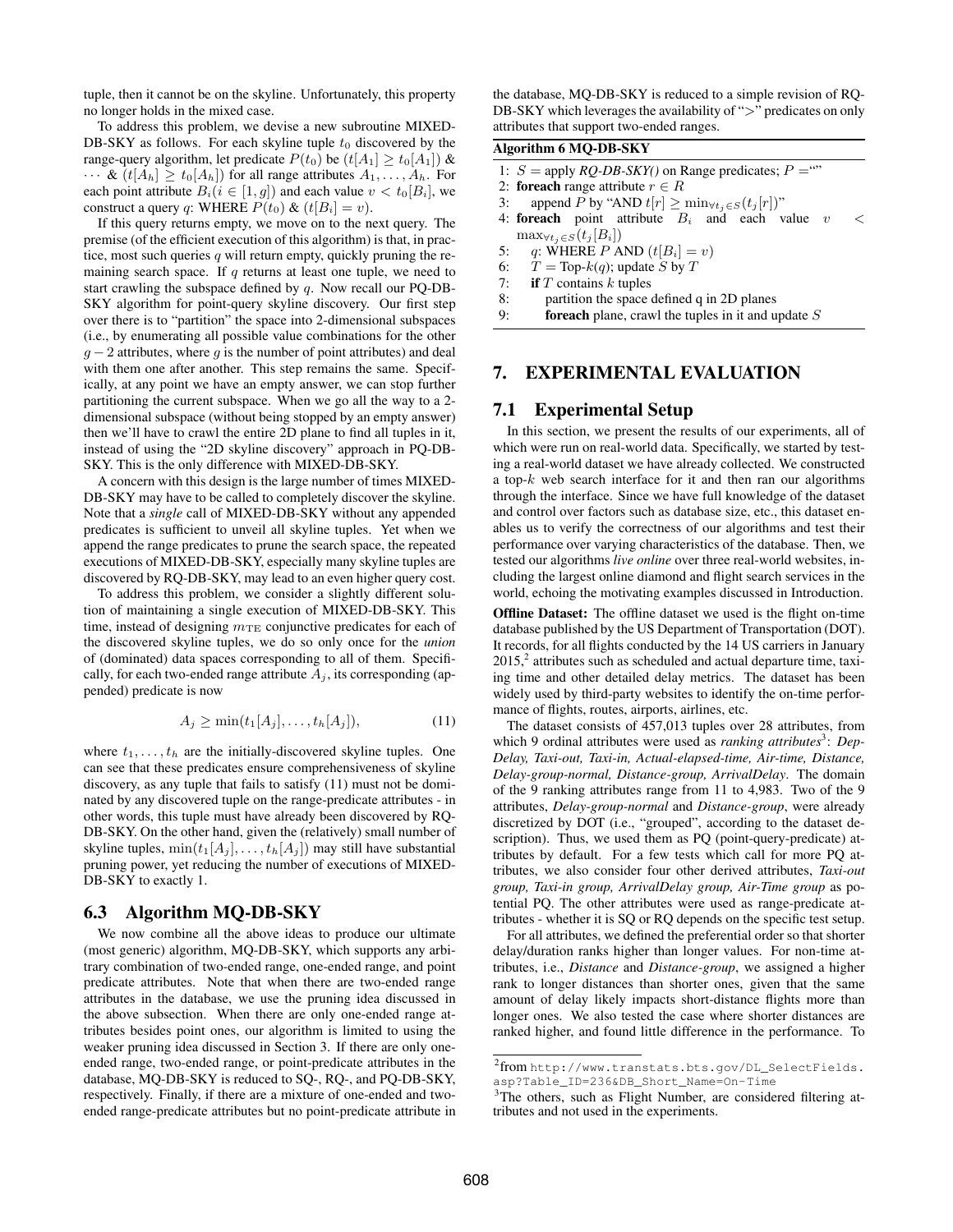construct the top- $k$  interface, we also need to define a ranking function it uses. Here we simply used the SUM of attributes for which smaller values are preferred MINUS the SUM of attributes for which larger values are preferred.

Online Experiments: We conducted live experiments over three real-world websites: Blue Nile (BN) diamonds, Google Flights (GF), and Yahoo! Autos (YA).

Blue Nile  $(BN)^4$  is the largest online retailer of diamonds. At the time of our tests, its database contained 209,666 tuples (diamonds) over 6 attributes: *Shape*, *Price*, *Carat*, *Cut*, *Color*, *Clarity*, the last 5 of which have universally accepted preferential (global) orders, i.e., lower *Price*, higher *Carat*, more precise *Cut*, low trace of *Color* and high *Clarity*. We used these 5 attributes to define skyline tuples. BN offers two-ended range predicates (RQ) on all five attributes, with the default ranking function being *Price* (low to high).

Google Flights (GF) is one of the largest flight search services and offers an interface called QPX API<sup>5</sup>. We consider the scenario of a traveler looking to get away with a one-way flight after a full day of work. We used three filtering attributes, *DepartureCity*, *ArrivalCity* and *DepartureDate*, and four supported ranking attributes: *Stops*, *Price*, *ConnectionDuration*, and *Departure-Time*. Here the traveler likely prefers fewer *Stops*, lower *Price*, shorter *ConnectionDuration*, and later *DepartureTime*. QPX API supports SQ (i.e., single-ended ranges) on *Stops*, *Price*, *ConnectionDuration*, and RQ (i.e., two-ended) on *DepartureTime*. The default ranking function used by GF is price (low to high).

Yahoo! Autos (YA)<sup>6</sup> offers a popular search service for used cars. In our experiments, we considered those listed for sale within 30 miles of New York City, totaling 125,149 cars. We considered three ranking attributes *Price* (lower preferred), *Mileage* (lower preferred), *Year* (higher preferred), all of which are supported as two-ended ranges (RQ) by YA, and the ranking function of *Price* (low to high).

Algorithms Evaluated: We tested the four main algorithms described in the paper, SQ-, RQ-, PQ-, and MQ-DB-SKY. We also compared their performance with a baseline technique of first crawling all tuples from the hidden web database using the state-of-theart crawling algorithm in [23], and then extracting the skyline tuples locally. We refer to this technique as BASELINE.

Performance Measures: As we proved theoretically in the paper, all algorithms guarantee complete skyline discovery. We confirmed this in all experiments we ran offline (and have the ground truth for verification). Since precision is not an issue, the key performance measure becomes efficiency which, as we discussed earlier, is the number of queries issued to the web database.

# 7.2 Experiments over Real-World Dataset

Interfaces with Range Predicates: We started with testing skyline discovery through range-query interfaces, i.e., SQ and RQ, over the DOT dataset. Figure 8 compares the query cost required for complete skyline discovery by RQ-DB-SKY and BASELINE when  $k$ (as in top- $k$  offered by the web database) varies from 1 to 50. Note that SQ-DB-SKY is not depicted here because the range-querybased crawling in BASELINE requires two-ended range support. One can observe from the figure that, while both algorithms benefit from a larger  $k$  as we predicted, our RQ- algorithm outperforms the baseline by orders of magnitude for all  $k$  values. Given the significant performance gap between BASELINE and our solutions, we

skip the BASELINE figure for most of the offline results, before showing it again in the online live experiments.

Figure 9 depicts how the query cost of SQ- and RQ-DB-SKY change when the database size  $n$  ranges from 50K to 400K. To test databases with varying sizes, we drew uniform random samples from the DOT dataset. The figure also shows the change of  $|S|$ , the number of skyline tuples. One can see from the figure that RQ-DB-SKY is more efficient than SQ- because it uses the more powerful, two-ended, search interface. Perhaps more interestingly, neither algorithm's query cost depend much on  $n$ . Instead, they appear more dependent on the number of skyline tuples  $|S|$  - consistent with our theoretical analysis.

Figure 10 varies the number of attributes m. While both RQand SQ- require more queries when there are more attributes, RQagain consistently outperforms SQ-DB-SKY. Note that the increase on query cost is partially because of the rapid increase of the number of skyline tuples with dimensionality [6]. In any case, the query cost for RQ- and SQ-DB-SKY remain small, compared to the theoretical bounds, even when the dimensionality reaches 10.

Interfaces with Point Predicates: In the next set of experiments, we tested PQ-DB-SKY. Figure 11 shows how its query cost varies with  $n$  and  $m$ . Interestingly, while the query cost barely changes with  $n$  varying from 20,000 to 100,000, it increases significantly when  $m$  changes from 3 to 5, just as predicted by our theoretical analysis. In Figure 12, we further tested how the query cost changes with varying domain sizes. To enable this test, for each given domain size (from  $v = 5$  to 15), we first select all PQ attributes with domain larger than  $v$ , and then remove from the domain of each attribute all but  $v$  values (along with their associated tuples). Then, we randomly selected 100,000 tuples from the remaining tuples as our testing database. One can see from the result that, while larger attribute domains do lead to a higher query cost, the increase on query cost is not nearly as fast as the data space (which grows with  $v^m$ ) - indicating the scalability of PQ-DB-SKY to larger domains.

Interfaces with Mixed Predicates: We next tested a more realistic search interface that contains a mixture of range and point predicates. We started with 3 RQ and 2 PQ predicates and evaluated how the query cost varies with database size. Figure 13 shows that, as expected, the number of tuples only have minimal impact on query cost. We then tested how varying number of RQ and PQ attributes affect our performance. The two lines in Figure 14 represent, respectively, (1) 1 PQ attribute with the number of RQ attributes varying from 2 to 5, and (2) 1 RQ attribute with the number of PQ ones from 2 to 5. One can observe from the figure that the impact on query cost is much more pronounced on an increase of the number of PQ attributes - consistent with earlier discussions in the paper.

Anytime Property of Skyline Discovery: Recall from §1 that all algorithms in the paper feature the anytime property, i.e., one can stop the algorithm execution at any time to return a subset of skyline tuples (over the entire database). Note that BASELINE does not have this feature, as there is no way for it to determine if a tuple is truly on the skyline before the entire database is crawled. Figures 15 and 16 trace the progress of SQ-, RQ- and PQ-DB-SKY over 100,000 tuples (5 predicates in RQ-DB and 4 in PQ-DB case) and demonstrate how the number of discovered skyline tuples changes with query cost.

There are some interesting observations from the two figures. In Figure 15, note that SQ-DB-SKY could find the first 16 skylines without facing a skyline twice, leading to identical performance with RQ- up to that point. Afterwards, however, it started getting the same skyline tuple multiple times, leading to poorer performance than RQ-DB-SKY when the number of discovered skyline tuples reaches 23. In Figure 16, note that despite the limitations

<sup>4</sup>http://www.bluenile.com/diamond-search

<sup>5</sup>https://developers.google.com/qpx-express/

<sup>6</sup>https://autos.yahoo.com/used-cars/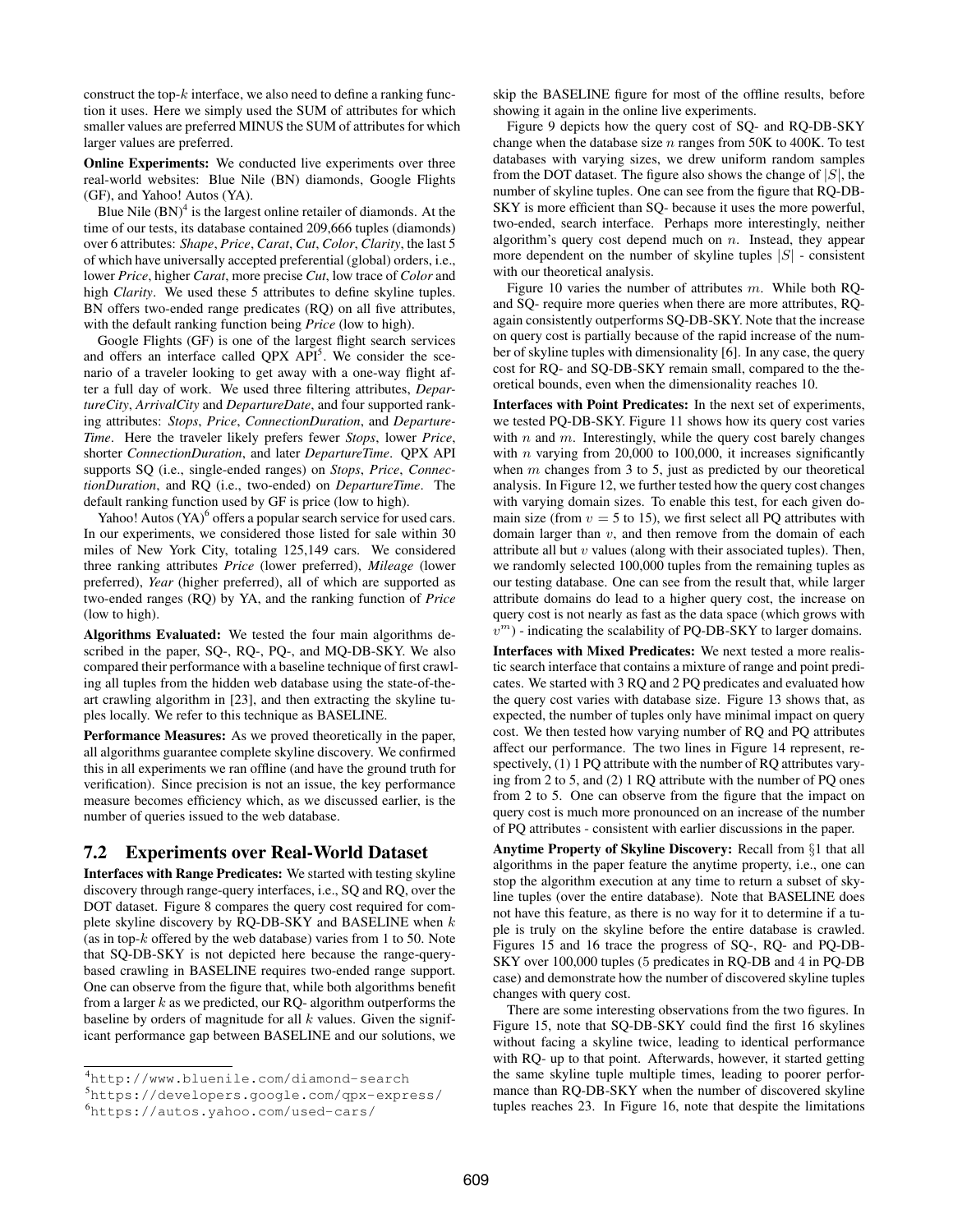



Figure 12: Point Predicates: Impact of Domain Size

pact of  $n$ 

Figure 14: Mixed Predicates: Figure 15: Anytime Property of Varying Range and Point Predi-SQ and RQ-DB-SKY cates

of PQ, our algorithm managed to discover all skyline tuples with fewer than 600 queries. The peak between the  $8^{th}$  and  $9^{th}$  tuples is caused by queries "wasted" for crawling an area that did not contain any skyline tuple.

# 7.3 Online Demonstration

Skyline Discovery over Blue Nile (BN): For BN, we discovered a total of 2,149 tuples on the skyline. We compared the performance of MQ-DB-SKY with BASELINE  $(k = 50)$ , with the results depicted in Figure 17. Note that we stopped the execution of BASE-LINE when its query cost reached 10,000 queries, at which time it only managed to discover 1113 skyline tuples<sup>7</sup>. On the other hand, our MQ- algorithm discovers the entire skyline with an average query cost of only 3.5 per skyline tuple.

Skyline Discovery over Google Flights (GF): Our experiment setup was as follows. We randomly chose a pair of airports from the top-25 busiest airports in USA and a date between November 1 and 30, 2015, and sought to find all skyline flights on that day. We repeated this process for 50 different pairs and report the average query cost. The number of skyline flights varied between 4 to 11. Figure 18 shows the results. Note that we did not compare against BASELINE here because GF offers SQ only for attributes such as *Stops*, *Price*, and *ConnectionDuration*, while BASELINE requires two-ended range support for crawling. We verified the correctness of the results by crawling all the flights for the same date and comparing the results. One can observe that our algorithm is highly efficient even when  $k = 1$ . Specifically, it was able to discover all skyline tuples with query cost below 50, which is the (free) rate limit imposed per user account per day by GF (QPX API).

Skyline Discovery over Yahoo! Autos (YA): For YA, we discovered a total of 1,601 skyline tuples. Figure 19 shows the performance of our MQ- algorithm and the comparison with BASELINE. Here  $k = 50$ . Once again, we had to discontinue BASELINE at

10,000 queries before it were able to complete crawling. On the other hand, our MQ-DB-SKY algorithm managed to discover the entire skyline with an average query cost below 2 per skyline tuple.

# 8. RELATED WORK

Crawling and Data Analytics over Hidden Databases: While there has been a number of prior works on crawling, sampling, and aggregate estimation over hidden web databases, there has not been any study on the discovery of skyline tuples over hidden databases. Crawling structured hidden web databases have been studied in [19, 22, 23]. [8–10] describe efficient techniques to obtain random samples from hidden web databases that can then be utilized to perform aggregate estimation. Recent works such as [17, 25] propose more sophisticated sampling techniques that reduce variance of aggregate estimation.

Skyline Computation: Skyline operator was first described in [5] and number of subsequent work have studied it from diverse contexts. [24] and [7] proposed efficient algorithms with the help of indices and pre-sorting respectively. Online and progressive algorithms were described in [14, 20]. The problem of skyline over streams [15], partial orders [3], uncertain data [21], and groups [27] have also been studied. [4, 18] study the problem of retrieving the skyline from multiple web databases that expose a ranked list of all tuples according to a pre-known ranking function. Such special access might not always be available for a third party operator. Our work is the first to study the problem of skyline computation over structured hidden databases by using only the publicly available access channels.

Applications of Skyline Tuples: Skyline tuples have a number of applications in diverse contexts. A skyline tuple is not dominated by another tuple while a K-Skyband tuple is dominated by at most  $K - 1$  tuples in the database. The top-k tuples of any monotone aggregate function must belong to K-Skyband where  $k \leq K$ [12]. The numerous applications of top- $k$  queries can be found in [13]. Other applications of Skyline include nearest neighbor search, answering the preference queries and finding the convexhull. Recently, the notion of reverse skyline [11], K-Dominating

 $<sup>7</sup>$ Note that, as discussed earlier, BASELINE would not be able to</sup> output these skyline tuples despite of having discovered them because BASELINE lacks the anytime property.